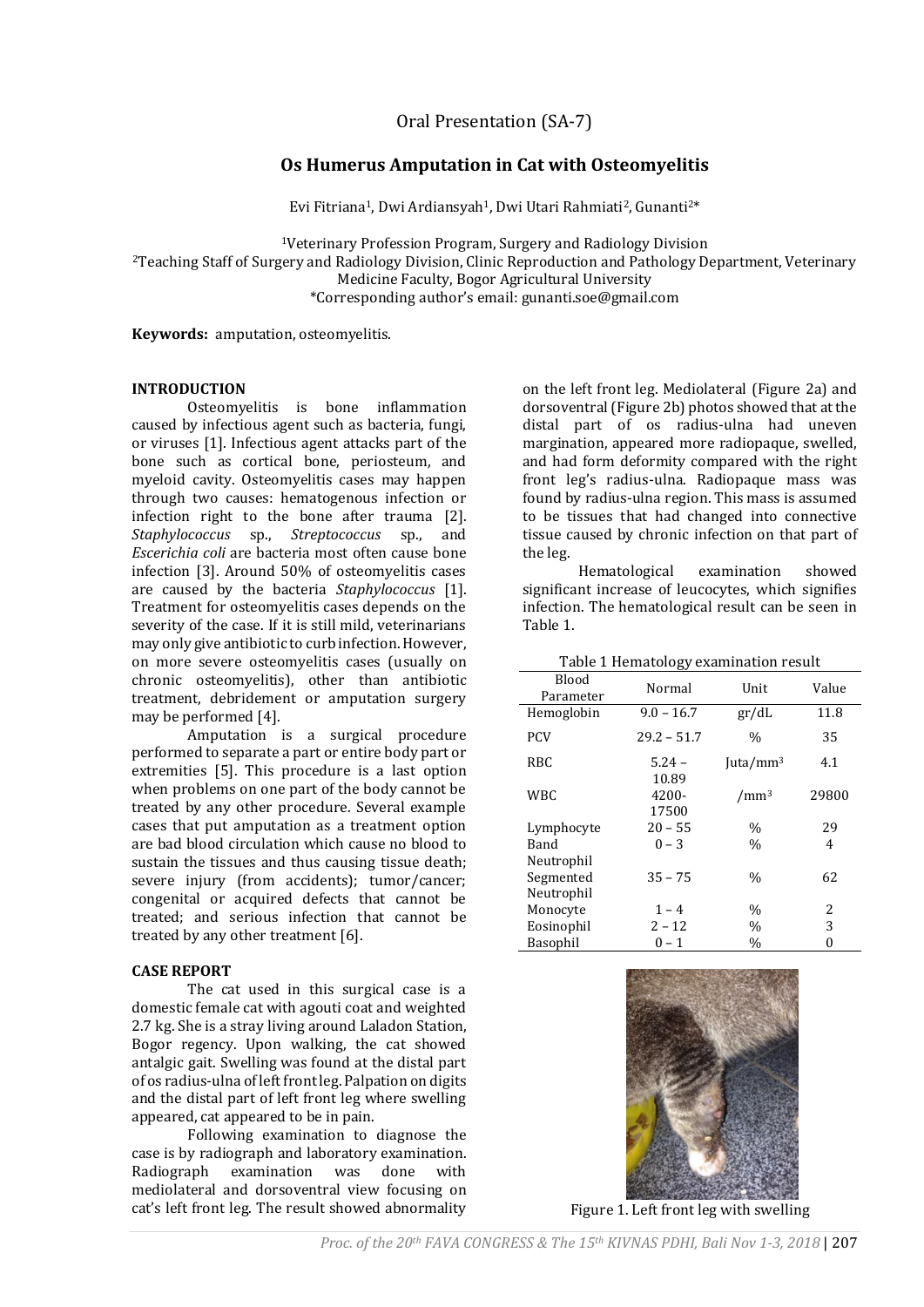#### **DISCUSSION**

Atropine sulphate 0.3% with 0.025 mg/kg BW was given as premedication in subcutaneous injection. Ten to Fifteen minutes after premedication was given, cat was injected by anesthetic xylazine-ketamine mixture per intramuscular in musculus semitendinosus and musculus semimembranosus.

The dosage of each anesthetic injected were 2 mg/kg BW and 10 mg/kg BW. After anesthetized, cat was shaved around planned surgery area. Iodine tincture antiseptic was applied around the surgical region after shaving. After preparation was completed, animal was brought to surgical table and placed in mediolateral position with front left leg on the upper part. Region around surgical orientation was covered by duck cloth and fastened by towel clamp.



Figure 2. Cat leg radiograph in mediolateral (a) and dorsoventral (B) position

Skin incision started from 1/3 proximal part of os humerus down to medial part of the bone. After muscles were visible, they were incised surrounding os humerus by electrocautery tool with cutting blade while blood vessels were ligated. On lateral region, *m.triceps brachii, m. brachiocephalicus*, cephalica vein, and radialis nerve could be found. In medial region, m. biceps brachii, brachialis artery and vein, and ulnaris nerve could be found. Muscles that had been cut were then opened to reveal os scapularis and os humerus before then separated from each other. After no bleeding was confirmed, the tips of cut muscles were stitched together with simple stitches by using catgut  $3/0$  thread. Before stitching, liquid 50000 IU/mL penicillin was administered per topical. The skin was then stitched by silk 3/0 thread with horizontal mattress stitch combined with simple stitch method for strengthening purpose.



Figure 3. Surgery procedure (a), surgery result (b)

Bioplacenton was administered everyday on stitches wound to increase recovery speed. Amoxicillin clavulanate was given 2 times a day per oral for 5 days. Amoxicillin clavulanate is betalactam antibiotic with bactericidal and widespectrum properties and can penetrate into bones [7]. Five days post-surgery, cat shows good condition. Surgical wound closed properly with better overall physical condition.

Laboratory examination was done on amputated blood and bone samples. On blood sample, no bacterial infection agent was found. In bone sample, *Staphylococcus aureus* and *Micrococcus sp.* were found. It is highly possible that osteomyelitis happened in this case was caused by *Staphylococcus aureus* bacteria. It is strengthened with the finding of purulent exudate by the cat's leg. Staphylococcus aureus bacteria has been known to be causative agent for infection producing pus [8]. According to [2] osteomyelitis cases by *Staphylococcus*is 74% of all bone infection in small animals. These infections happened directly to the bone and possibly occurred posttrauma. This is supported by the finding of wound around the region of cat's leg swelling.

### **CONCLUSION**

Osteomyelitis cases can be treated by amputation surgical procedure.

#### **REFERENCES**

- [1] Ettinger SJ, Feldman EC. 2010. Textbook of Veterinary Internal Medicine. Ed ke-7. Missouri (US): Elsevier.
- [2] Viskjer S, Rapp M. 2016. Scapular